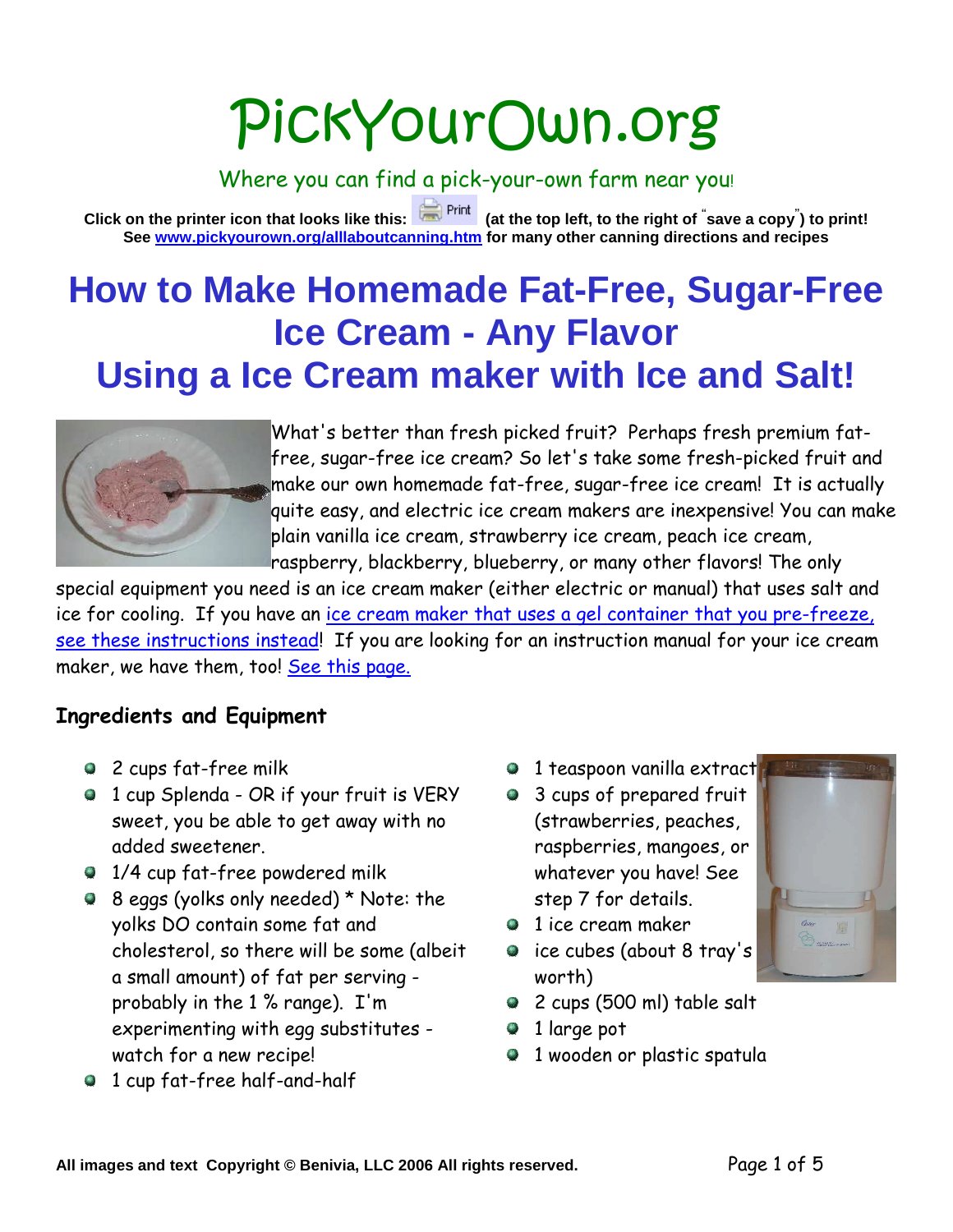### **Instructions**

#### **Step 1 - Be sure you have plenty of ice and salt**

There's not much point in trying to make ice cream if you need ice for the ice cream maker. For a typical 2-quart ice cream maker, you will need approximately: 2 cups (500 ml) table salt and 8 trays of ice cubes. It is NOT NECESSARY to use rock salt or crushed ice in most units (certainly not the Oster's).

#### **Step 2 - Heat the milk, Splenda and powdered milk**

In a large pot ( 4 quarts or larger) with a heavy bottom (for even heat distribution), mix the fat-free milk, Splenda and powdered, nonfat, dry milk. Bring the mix to a low simmer over medium heat and stir to dissolve the Splenda, then turn the heat down and just keep it warm.



#### **Step 3 - Separate 8 egg yolks**



Separate the egg yolks from 8 large eggs.



#### **Step 4 - Whip the egg yolks until thickened**



Put the egg yolks in a medium bowl and whisk until they are thickened (it only takes about 2 minutes. I use a hand mixer on low speed.

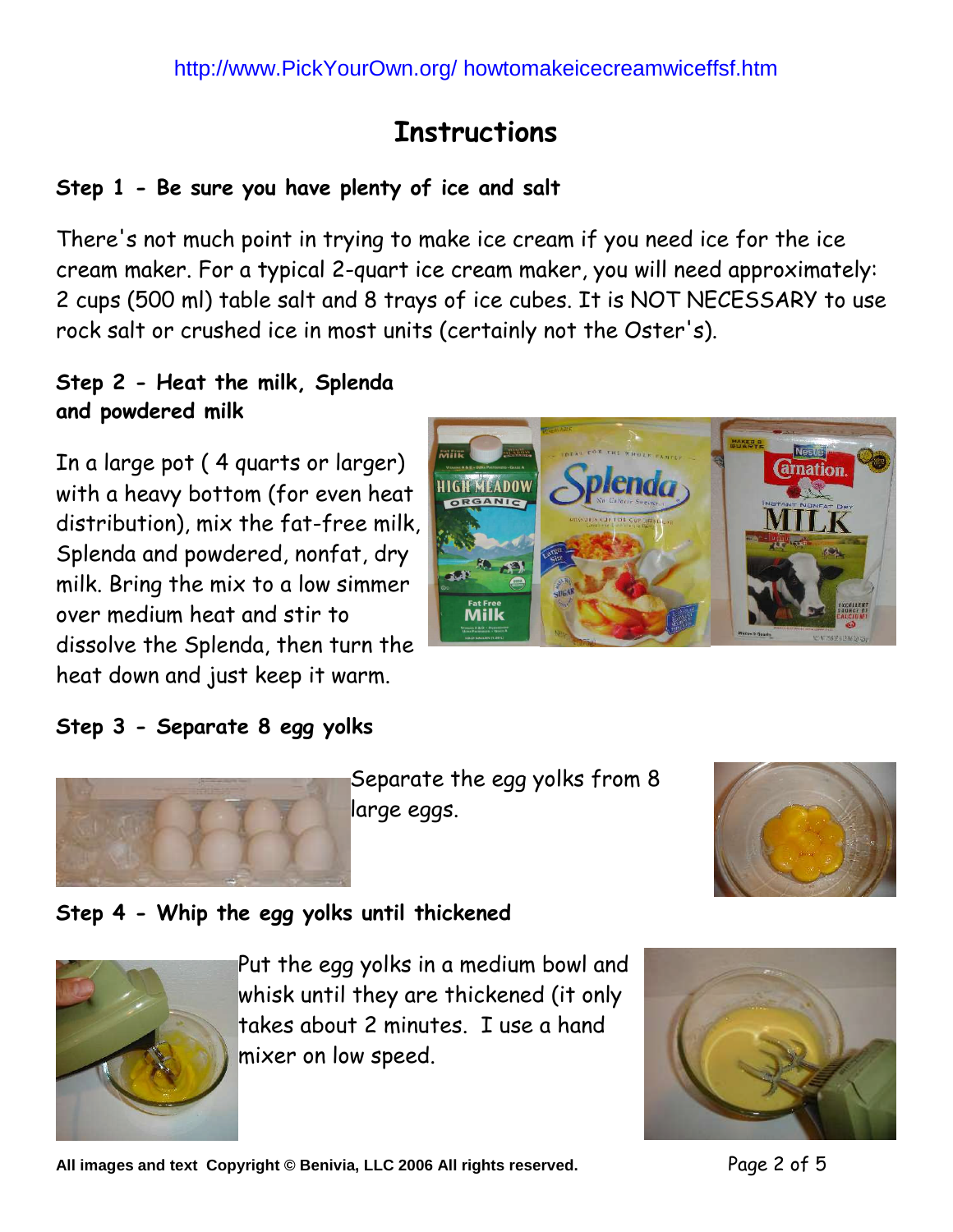#### http://www.PickYourOwn.org/ howtomakeicecreamwiceffsf.htm

#### **Step 5 - Slowly add 1 cup of the hot milk mixture to the egg yolks**



While constantly whisking, slowly add 1 cup of the hot milk mixture and whisk until it is blended (a few seconds).

#### **Step 6 - Pour the egg yolk mix into the pot of hot milk**



Then pour the egg mixture back into the pot of hot milk and increase heat to medium. Stir the mixture constantly with a wooden or plastic spoon, until the mixture is thickened (like gravy) and registers between 170°F and 180°F (check with an instant-read thermometer, like the ones with a probe).

#### **Step 7 - Add the light cream and vanilla and refrigerate**



Stir in non-fat half-and-half and vanilla. Cover and pop into the refrigerator for at least 6 hours before continuing on to step 8. Overnight or even 24 to 48 hours is fine.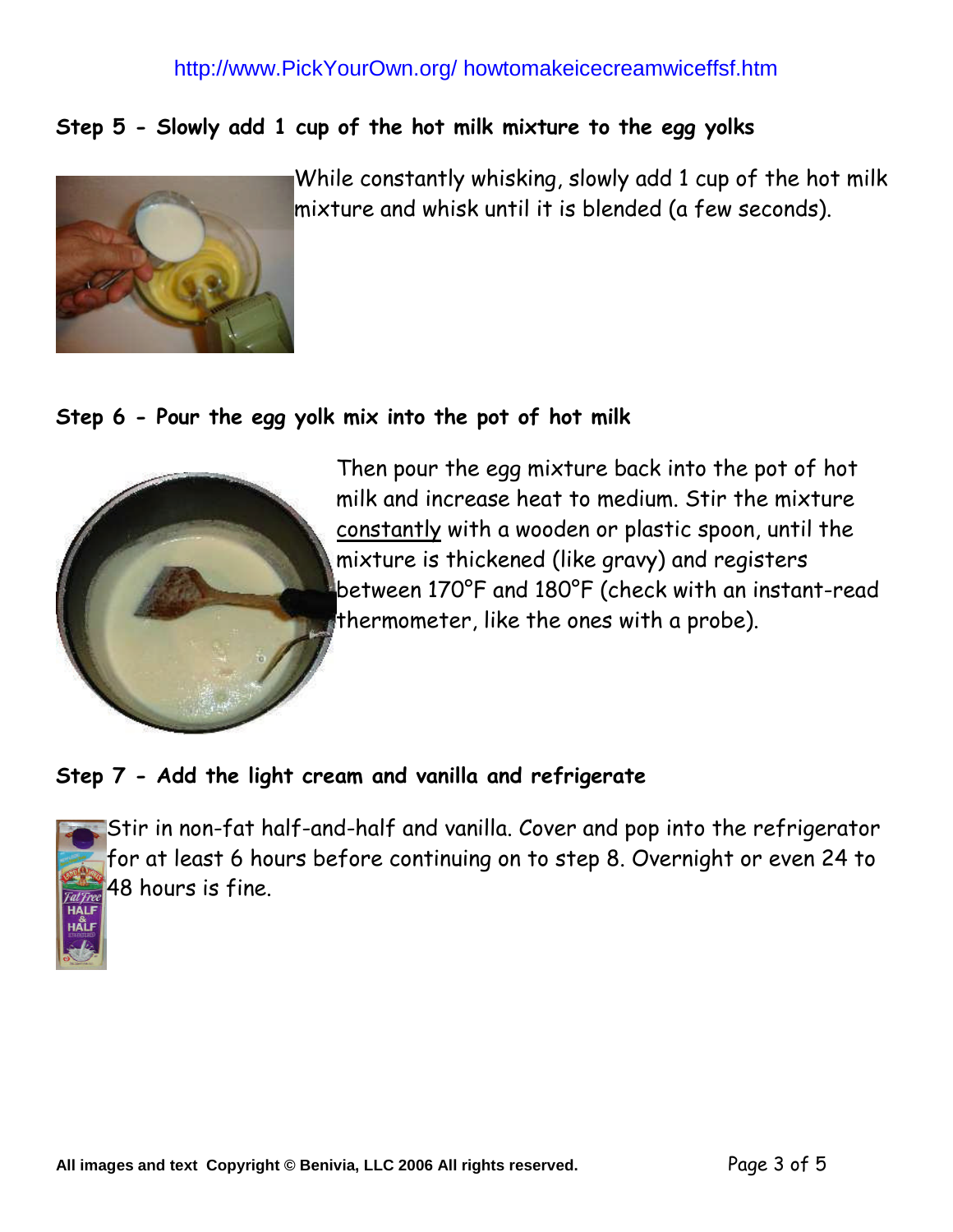#### **Step 8 - Prepare the fruit**

Well, what kind of fat-free, sugar-free ice cream do you want? This is the time to decide! You can add almost any fruit you have! If you want vanilla, you already

> have it, just pop the mix into the maker. If you want chocolate, see this page!



For a fruit flavor, well, some fruit work better than others. You get best flavor if you puree the fruit first in your food processor or blender. So obviously, fruits like strawberries, raspberries, mangoes, figs and peaches are idea for this, while apples, coconuts and pomegranates might not be such a good choice.

To prepare the fruit just prepare it as you would for eating, then blend it in your food processor or blender for a few minutes. Here are some tips:



#### **Step 9 - Mix the milk/cream mix with the fruit and put the canister in the ice cream maker**



About 45 minutes before you want to serve the ice cream, stir the milk/cream mixture together with the pureed fruit. Stir it up well. Remove the freezer canister and pour the milk/cream/fruit mixture from step 8 into the freezer bowl. and put the cover on the canister. Put the canister in the cream maker. Layer ice and salt solution as follows:

All images and text Copyright © Benivia, LLC 2006 All rights reserved. Page 4 of 5